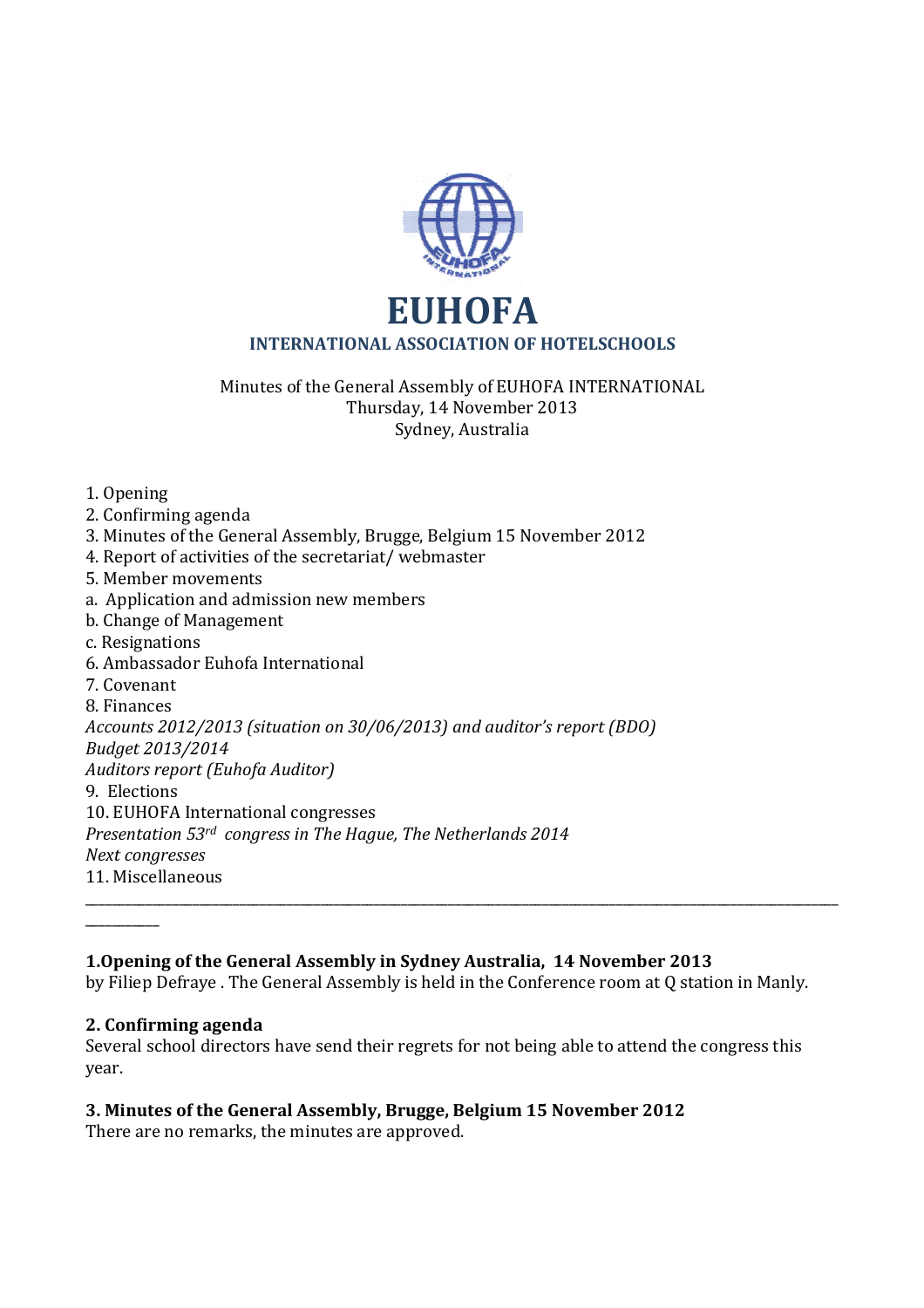### **4. Report of activities of the secretariat/ webmaster**

There are lots of new schools that have joined Euhofa International this year. The totals of full members is at an all-time high. Euhofa has more and more active schools in the data base. Euhofa is a healthy organization.

The activities of the secretariat are discussed. The secretariat organizes the board meeting and General Assemblies during the year. Besides creating all documents and minutes of the board meetings and General Assemblies, it takes care of all written and digital correspondence to members of the board and school members, processes the membership applications and sends out information concerning Euhofa. The database has kept up to date. The database is used for sending out newsletters and digital invoicing of the membership fees. For a complete overview of the activities of the secretariat, please read the report handed out at the General Assembly. Members are always asked to send in newsworthy items to be published on the website or newsletters.

## **5. Member Movements/ Change of management**

### 5a. New members .

Rashid Basri, School of Tourism, Hospitality and Environmental Management in Malaysia. Satyal Ujjwa, Nepal Academy and Hotel Management in Kathmandu, Nepal. John Cunningham, Institute for Hospitality in Surrey, United Kingdom. Slavoljub Vicic, The college of Hotel Management in Belgrade, Serbia. Maartje Beijssens, Servicecenter 4Hospitality in Maastricht, The Netherlands. Jan Han, The institute for Hotel Management in Prague, Serbia. Thommy Goransson, Varnhemsskolan in Malmo, Sweden. Kurt Wolf, HoFa-Akademie ander Hotelfachschule Heidelberg in Heidelberg, Germany. Zoe McClelland,Leeds Metropolitan University in Leeds, United Kingdom. Peter Dewhurst, University of Derby Buxton in Buxton,Derbyshire, United Kingdom

## 5b. Change of Management

Joline Meenink of ROC Midden Nederland in Nieuwegein, The Netherlands. Mr. Pedro Calero Lemes of Hecansa Hoteles Escuela de Canarias in Las Palmas. Grand Canaria, Spain, Mr. Werner Sedlacek of Gastgewerbefachschule Wien in Wien, Austria. Mr. Werner Schnabl of Tourismusschulen MODUL der Wirtschaftskammer Wien in Wien, Austria. Mr. Arturo Anaya of Colegio Superior de Gastronomia in Mexico city, Mexico. Mrs. Cherie Freeman of Manakau Institute of Technologie in City of Manakau. Mrs. Marianne van Dongen of ROC leiden in Leiden, The Netherlands. Mr. Richard Ginioux of Ecole de Savignac Ecole supérieure international in Savignac-les-Eglises, France. Mr. Hassan Adoua of Institute de Technologie Hoteliere et Touristique de Fes, Fes, Marocco. Mr. Peter Dams, Sint Lugardisinstituut, Mol, Belgium. Mrs. Anja Deferm of Herk-de-Stad, Belgium in Kaso Herk de Stad Belgium. Phillippe Violier of Etudes SuperieuresTourisme et d'hotellerie in Angers- Cedex, France. Mrs. Karin Hofman of Hotel school The Hague, in The Hague The Netherlands.

### 5c. Resignations

Three members resigned due to retirement and are not being replaced.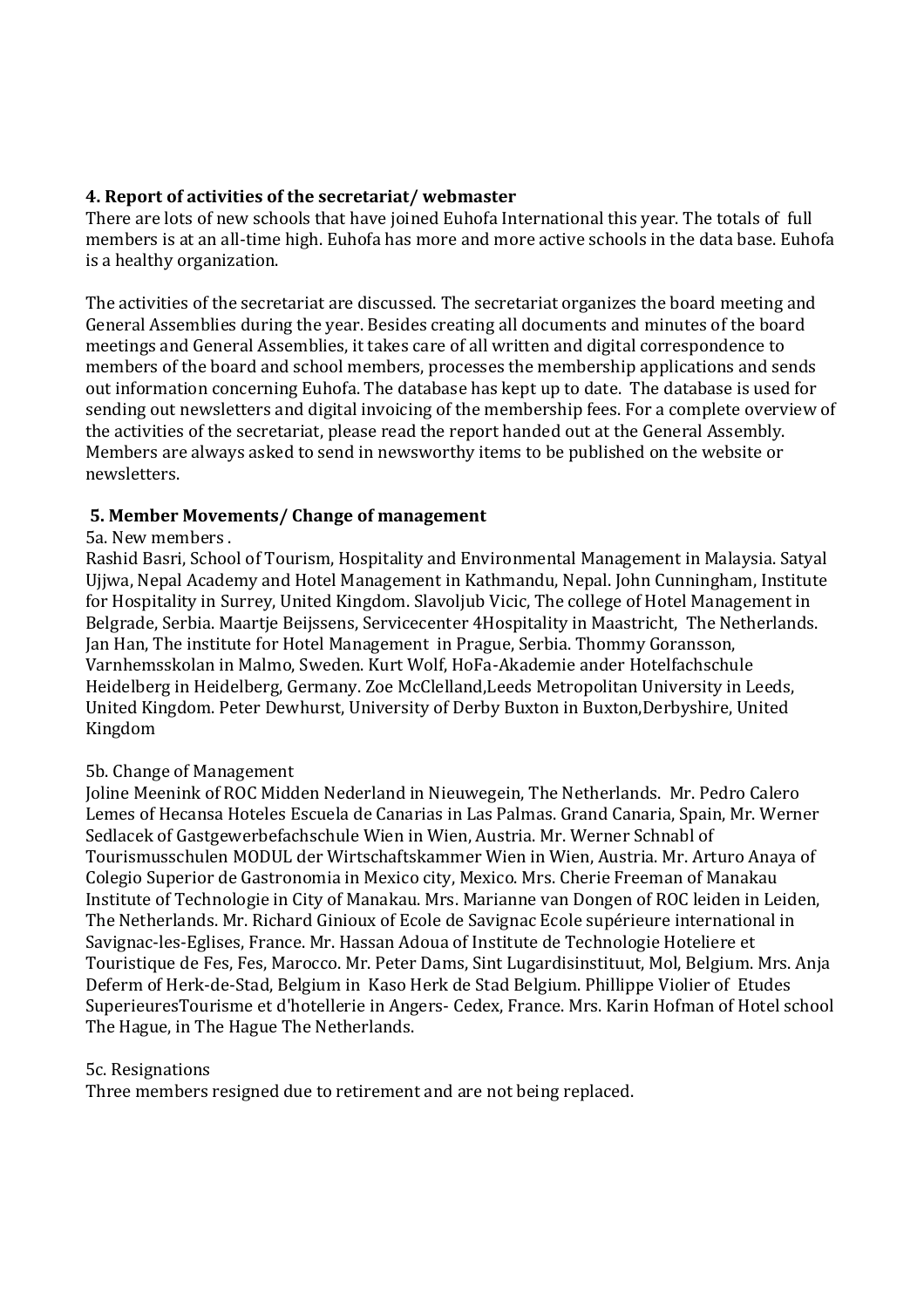Some of the new members such as Kurt Wolf, Cherie Freeman, Mei Li, Karstensen, Mike Petrilosi and Alan Romburgh are present at this congress.

# **6. Ambassador Euhofa International**

In 2012 Sam Salvisberg has been asked by the Euhofa Board to be Ambassador for Euhofa International. He has been appointed for one year. While he still has some tasks at Lausanne, Sam is semi-retired. A presentation is held by Sam during the General Assembly. He made several trips to France and the United Kingdom between February and June of 2013 traveling a total of 25 days. 7000 Euro in travel expenses are spend. He visited several schools to promote Euhofa International membership and looked for sponsors. With assistance of Peter Jones he was able to contact more schools. 4 Schools did become member. He will follow up on the visits he has made. He will visit more schools in France and will go to Italy as well on his next trips in 2014.

# **7. Covenant**

On behalf of the Dutch organization in charge of the Project International Hospitality Traineeship an evaluation report was presented by Carel Rink. The pro's and challenges of the project are layed out to the members. The following recommendations are made: For now, to keep the project small, add new values for students and teachers and use the next conference to organize a small meeting for teachers (parallel program). For the members present in Australia to make an inventory of their needs and wishes a survey is held. The current partners will continue the collaboration.

# **8. Finances**

# *Accounts 2012/2013 (situation on 30/06/2013)*

The Euhofa International Treasurer Mr. Gerald Lipman states that the Euhofa accounts are in good shape. Euhofa received some sponsor money and the Ambassador project cost less than was expected. To get an even better insight in the financial situation, the administrative financial system has been simplified.

# *Auditor's report (BDO)*

The report from audit office who have examined the accounts is read out to the members. The auditor reports that the balance sheet gives a true and balanced account.

# *Budget 2013/2014*

The new budget is explained and handed out to the members.

*Auditors report (Euhofa Auditor)* 

The report from audit office who have examined the accounts is read out. Based on this report and their own findings, the Euhofa auditors declare that the financial statements give a true and fair view of the assets and financial position as of June  $30<sup>th</sup> 2013$  and the results of the year then ended. The proposal from the auditor to discharges the board from liability is accepted by unanimous show of hands.

# **9. Elections**

Filiep DeFraye from Spermalie, Belgium announces that he has been very honored to serve the organization for so many years but that he is now resigning as President of Euhofa International. Maria Wiesinger, from Tourismusschulen Salzburg Bad Hofgastein, Austria, is willing to accept the position. The Board finds Maria very dedicated and experienced and is confident she will be